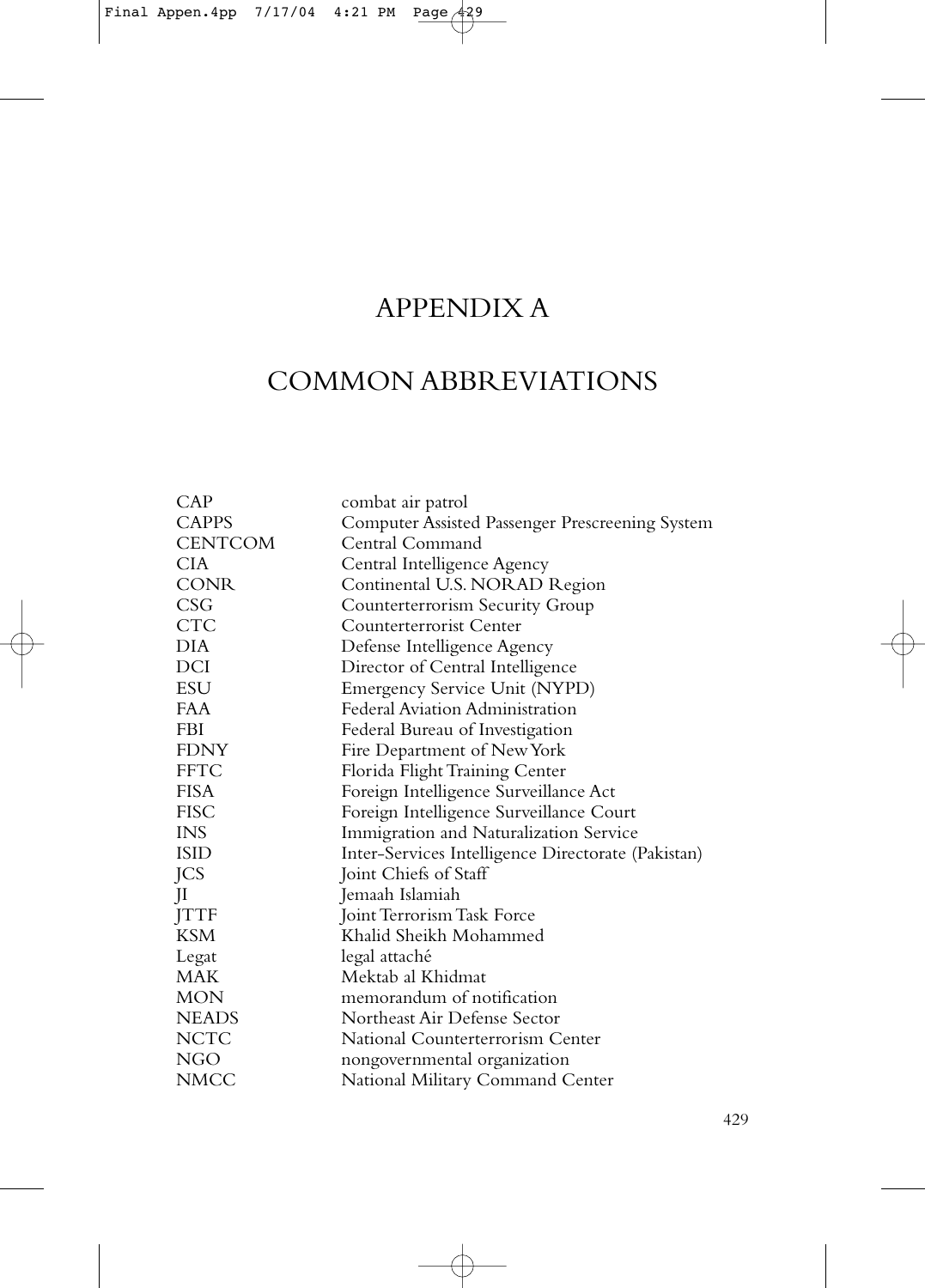| <b>NORAD</b> | North American Aerospace Defense Command       |
|--------------|------------------------------------------------|
| <b>NTSB</b>  | National Transportation Safety Board           |
| NSA          | National Security Agency                       |
| <b>NSC</b>   | National Security Council                      |
| <b>NSPD</b>  | national security policy directive             |
| <b>NYPD</b>  | New York Police Department                     |
| <b>OEM</b>   | Office of Emergency Management (New York City) |
| <b>OFAC</b>  | Office of Foreign Assets Control               |
| <b>OIPR</b>  | Office of Intelligence Policy and Review       |
| OMB          | Office of Management and Budget                |
| <b>PAPD</b>  | Port Authority Police Department               |
| <b>PDD</b>   | presidential decision directive                |
| PEOC         | Presidential Emergency Operations Center       |
| <b>SEC</b>   | Securities and Exchange Commission             |
| <b>TSA</b>   | Transportation Security Administration         |
| TTIC         | <b>Terrorist Threat Integration Center</b>     |
| UBL          | Usama Bin Ladin                                |
| WMD          | weapons of mass destruction                    |
| WTC          | World Trade Center                             |
| WTO          | World Trade Organization                       |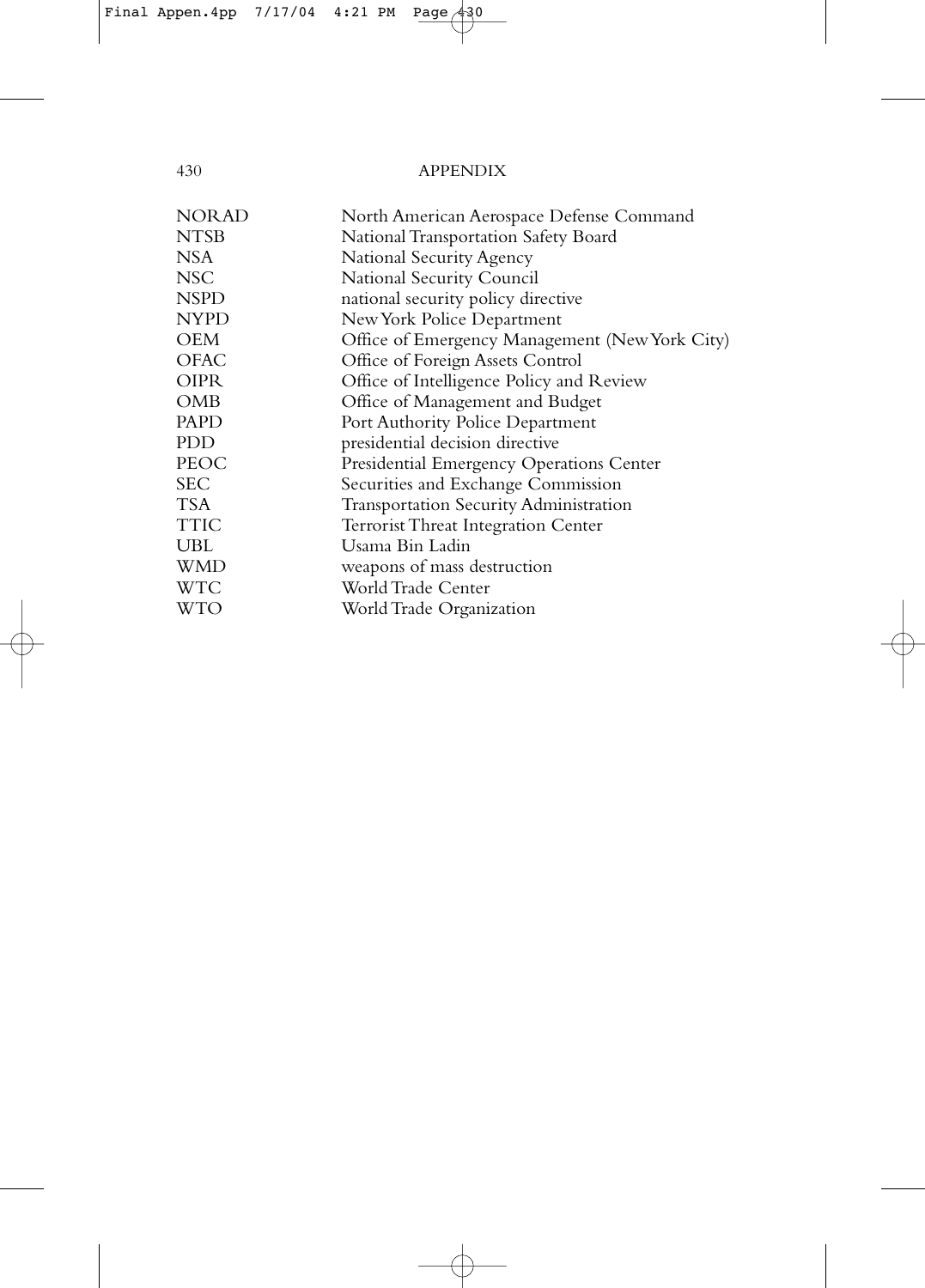# APPENDIX B

# TABLE OF NAMES

# U.S. OFFICIALS

Madeleine Albright Secretary of State, 1997–2001

| Charles Allen           | Assistant Director of Central Intelligence for Col-<br>lection, 1998-                                                                          |
|-------------------------|------------------------------------------------------------------------------------------------------------------------------------------------|
| Richard Armitage        | Deputy Secretary of State, 2001-                                                                                                               |
| Larry Arnold            | Commander, First Air Force and Commander of<br>the Continental U.S. North American Aero-<br>space Defense Command (NORAD) Region,<br>1997-2002 |
| John Ashcroft           | Attorney General, 2001-                                                                                                                        |
| Monte Belger            | Acting Deputy Administrator, Federal Aviation<br>Administration 1997-2002                                                                      |
| Samuel ''Sandy'' Berger | National Security Advisor, 1997-2001; Deputy<br>National Security Advisor 1993-1997                                                            |
| J. Cofer Black          | Director, DCI Counterterrorist Center, 1999-2002                                                                                               |
| Joshua Bolten           | White House Deputy Chief of Staff, 2001-2003                                                                                                   |
| Robert ''Bear'' Bryant  | Deputy Director, Federal Bureau of Investigation,<br>1997-1999                                                                                 |
| George H.W. Bush        | 41st President of the United States, 1989–1993;<br>Vice President, 1981-1989                                                                   |
| George W. Bush          | 43rd President of the United States, 2001–                                                                                                     |
| Andrew Card, Jr.        | White House Chief of Staff, 2001–                                                                                                              |
| Richard B. Cheney       | Vice President of the United States, 2001-                                                                                                     |
| Richard Clarke          | National Counterterrorism Coordinator, NSC,<br>1997-2001                                                                                       |
| William J. Clinton      | 42nd President of the United States, 1993-2001                                                                                                 |
| William Cohen           | Secretary of Defense, 1997-2001                                                                                                                |
|                         |                                                                                                                                                |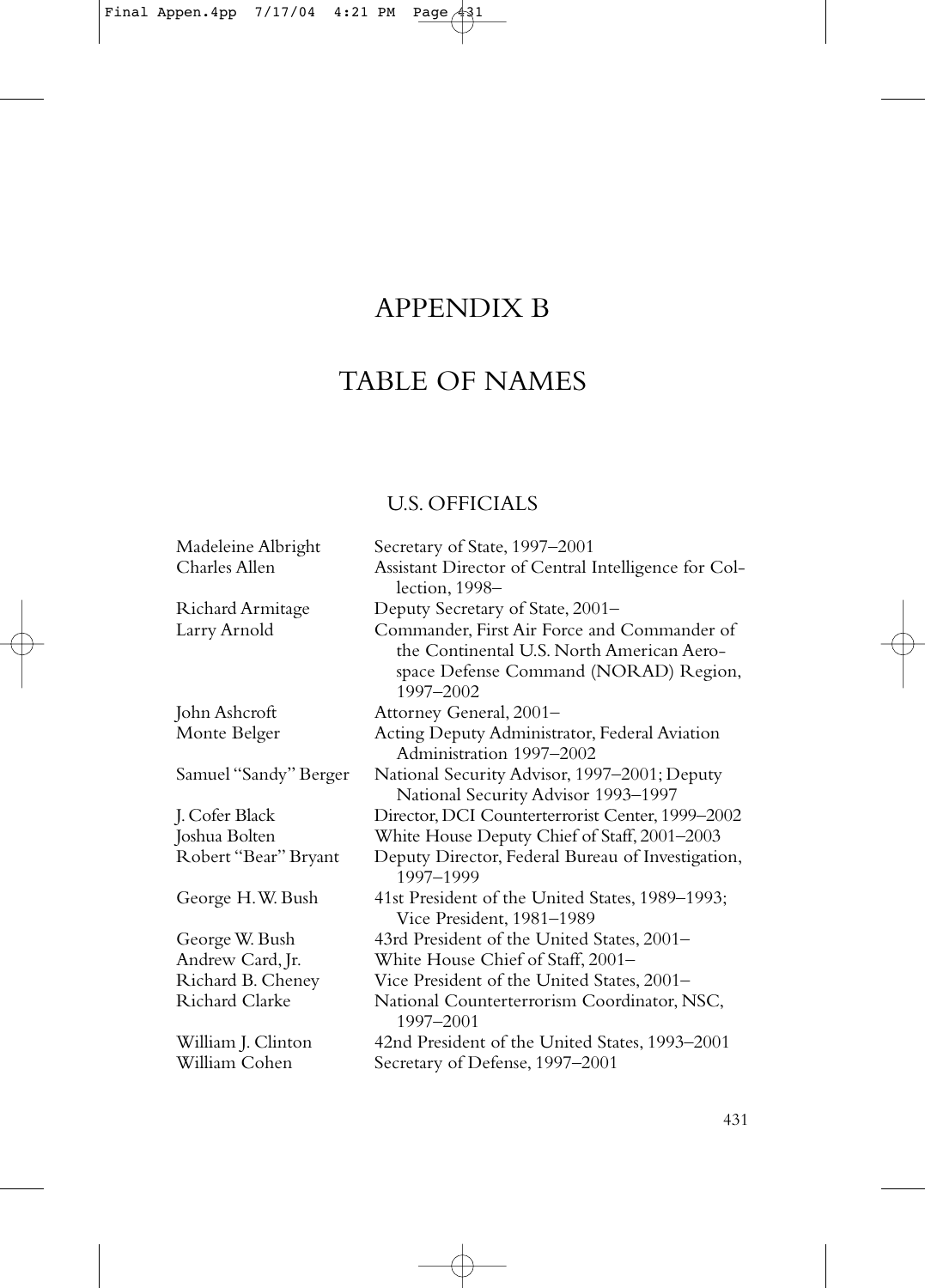| <b>Roger Cressey</b> | NSC counterterrorism official, 1999-2001                                                                                                                      |
|----------------------|---------------------------------------------------------------------------------------------------------------------------------------------------------------|
| Ralph Eberhart       | Commander in Chief, NORAD and U.S. Space<br>Command, 2000-                                                                                                    |
| Tommy Franks         | Commander, U.S. Central Command (CENT-<br>COM), 2001-2003                                                                                                     |
| Louis Freeh          | Director, Federal Bureau of Investigation, 1993-2001                                                                                                          |
| Scott Fry            | Director of Operations for the Joint Chiefs of<br>Staff, 1998-2000                                                                                            |
| Jane Garvey          | Administrator, Federal Aviation Administration,<br>1997-2002                                                                                                  |
| Newt Gingrich        | Speaker of the House, 1995-1999                                                                                                                               |
| Rudolph Giuliani     | Mayor, City of New York, 1994-2001                                                                                                                            |
| John Gordon          | Deputy Director of Central Intelligence, 1997-2000                                                                                                            |
| Al Gore, Jr.         | Vice President of the United States, 1993-2001                                                                                                                |
| <b>Scott Gration</b> | Fry's Chief Information Operations Officer,<br>2000-2001                                                                                                      |
| Stephen Hadley       | Deputy National Security Advisor, 2001-                                                                                                                       |
| Dennis Hastert       | Speaker of the House, 1999-                                                                                                                                   |
| Karl Inderfurth      | Assistant Secretary of State for South Asia,<br>1997-2001                                                                                                     |
| Donald Kerrick       | Deputy National Security Advisor, 2000-2001                                                                                                                   |
| Zalmay Khalilzad     | NSC Senior Director for Near East and South<br>Asia and Special Envoy to Afghanistan,<br>$2001 - 2003$                                                        |
| Anthony Lake         | National Security Advisor, 1993-1997                                                                                                                          |
| <b>Trent Lott</b>    | Senate Majority Leader, 1996-2001                                                                                                                             |
| Mary McCarthy        | NSC senior director for intelligence, 1998-2001                                                                                                               |
| John McLaughlin      | Deputy Director of Central Intelligence,<br>$2000 - 2004$                                                                                                     |
| William Milam        | U.S. Ambassador to Pakistan, 1998-2001                                                                                                                        |
| Norman Mineta        | Secretary of Transportation, 2001-                                                                                                                            |
| Robert Mueller       | Director, Federal Bureau of Investigation, 2001-                                                                                                              |
| <b>Richard Myers</b> | Chairman of the Joint Chiefs, September 2001-;<br>Joint Chiefs Vice Chairman, 2000-2001                                                                       |
| John O'Neill         | FBI Special Agent in Charge for National Secu-<br>rity, New York Field Office, 1997-2001; Chief<br>of Security of the World Trade Center, killed<br>$on$ 9/11 |
| Paul O'Neill         | Secretary of the Treasury, 2001-2002                                                                                                                          |
| James Pavitt         | Deputy Director of Operations, CIA,<br>1999-2004                                                                                                              |
| Thomas Pickard       | Acting Director, Federal Bureau of Investigation,<br>June 25, 2001-September 4, 2001                                                                          |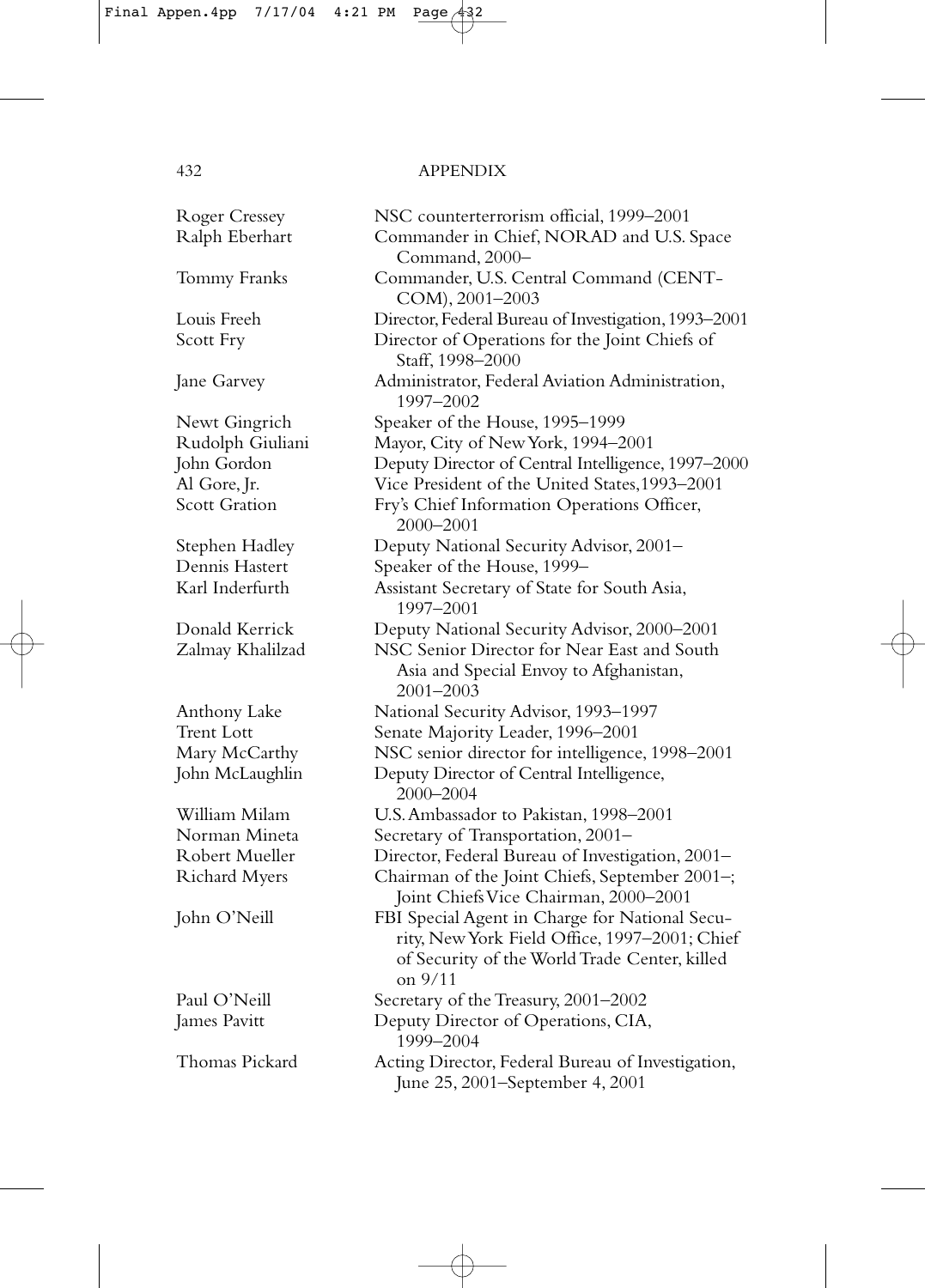| Thomas Pickering        | Under Secretary of State, 1997-2000                                                          |
|-------------------------|----------------------------------------------------------------------------------------------|
| Colin Powell            | Secretary of State, 2001-                                                                    |
| Ronald Reagan           | 40th President of the United States, 1981-1989                                               |
| Janet Reno              | Attorney General, 1993-2001                                                                  |
| Condoleezza Rice        | National Security Advisor, 2001-                                                             |
| <b>Bill Richardson</b>  | Ambassador to the United Nations, 1997-1998                                                  |
| Thomas Ridge            | First Secretary of Homeland Security, 2003-;                                                 |
|                         | Homeland Security Advisor, 2001-2003                                                         |
| Bruce Riedel            | Senior Director for Near East and South Asia,<br>NSC, 1997-2001                              |
| Christina Rocca         | Assistant Secretary of State for South Asia, 2001-                                           |
| Michael Rolince         | FBI Section Chief, International Terrorism Oper-<br>ations Section, 1998-2002                |
| Donald Rumsfeld         | Secretary of Defense, 2001-                                                                  |
| Peter Schoomaker        | Commander, Special Operations Command,                                                       |
|                         | 1997-2000                                                                                    |
| Gary Schroen            | CIA Station Chief, Islamabad, 1996-1999                                                      |
| Michael Sheehan         | Counterterrorism Coordinator, U.S. Department<br>of State, 1998-2000                         |
| Hugh Shelton            | Chairman of the Joint Chiefs of Staff, 1997-2001                                             |
| Walter Slocombe         | Under Secretary of Defense for Policy, 1994-2001                                             |
| James Steinberg         | Deputy National Security Advisor, 1996-2000                                                  |
| Strobe Talbott          | Deputy Secretary of State, 1994-2001                                                         |
| George Tenet            | Director of Central Intelligence, 1997-2004                                                  |
| Larry Thompson          | Deputy Attorney General, 2001-2003                                                           |
| Dale Watson             | Executive Assistant Director for Counterterrorism<br>and Counterintelligence, FBI, 2001-2002 |
| Paul Wolfowitz          | Deputy Secretary of Defense, 2001-                                                           |
| Anthony Zinni           | Commander, U.S. Central Command (CENT-<br>COM), 1997-2000                                    |
|                         | <b>OTHERS</b>                                                                                |
| Abdullah bin Abdul Aziz | Crown Prince and de facto regent of Saudi Ara-                                               |
|                         | bia, 1995-                                                                                   |
| Mohdar Abdullah         | Yemeni; student in San Diego who assisted two<br>9/11 hijackers                              |
| Sayf al Adl             | Egyptian; high-ranking member of al Qaeda mili-                                              |
|                         | tary committee                                                                               |
| Mahmud Ahmed            | Director General of Pakistan's Inter-Services                                                |
|                         | Intelligence Directorate, 1999-2001                                                          |
| Mohammed Farrah         | Somali warlord who challenged U.S. presence in                                               |

Aidid Somalia in the early 1990s (deceased)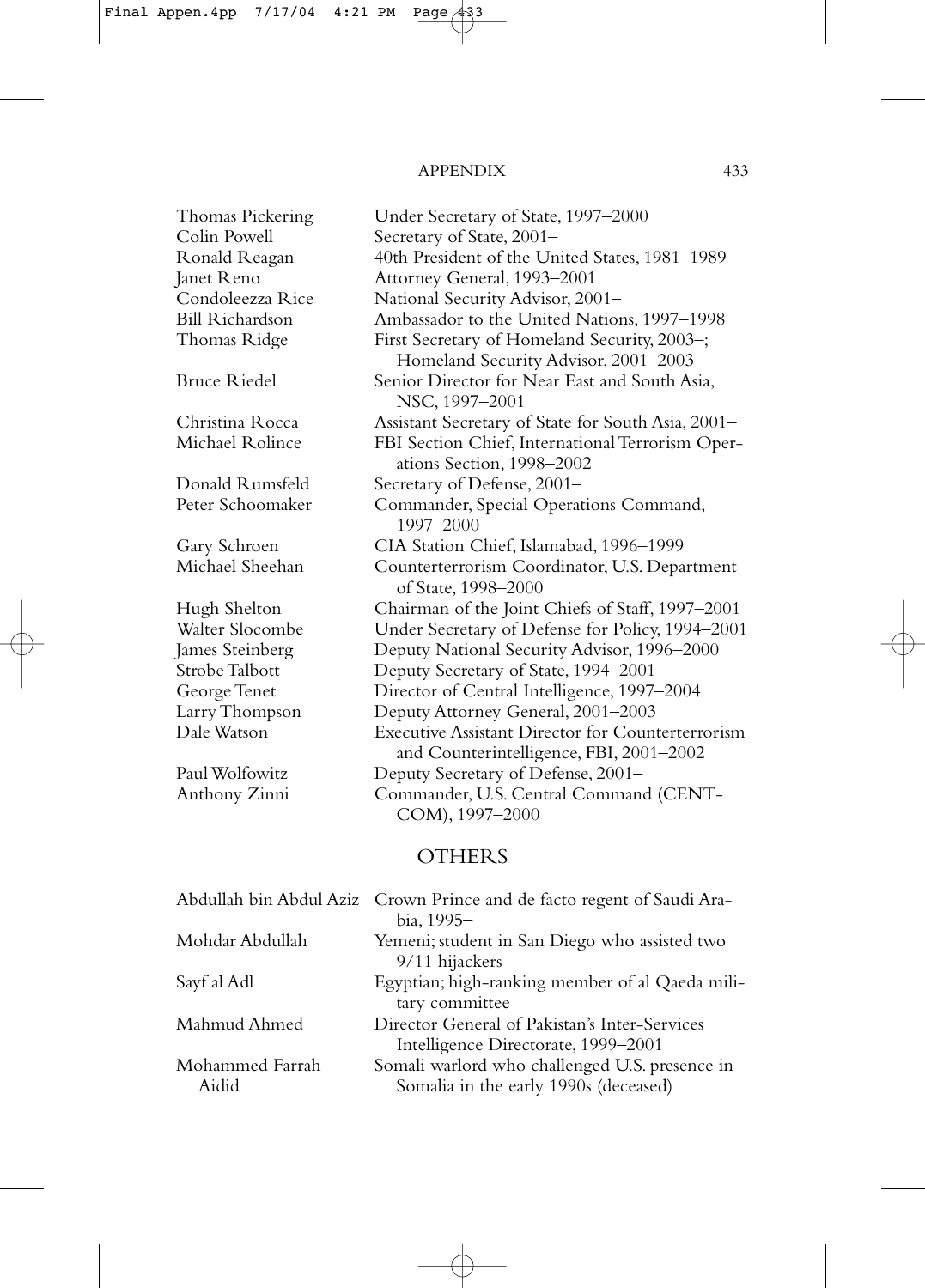| Ali Abdul Aziz Ali                   | (a.k.a. Ammar al Baluchi) Pakistani; KSM's nephew;<br>financial and travel facilitator for 9/11 plot                                                                                        |
|--------------------------------------|---------------------------------------------------------------------------------------------------------------------------------------------------------------------------------------------|
| Ahmad Khalil Ibrahim<br>Samir al Ani | Iraqi intelligence officer who allegedly met with<br>Atta in Prague, Czech Republic; currently in<br>U.S. custody                                                                           |
| Mohamed Atta                         | Egyptian; tactical leader of 9/11 plot;<br>pilot/hijacker (AA 11) (deceased)                                                                                                                |
| Mohammed Atef                        | (a.k.a. Abu Hafs al Masri) Egyptian; al Qaeda mili-<br>tary commander (deceased)                                                                                                            |
| Tawfiq bin Attash                    | (a.k.a. Khallad, Waleed bin Attash) Yemeni; senior<br>al Qaeda operative connected to the U.S.<br>embassy bombings, the USS Cole attack, and<br>the 9/11 attacks; currently in U.S. custody |
| Anwar Aulaqi                         | U.S. citizen; Imam at Rabat mosque (San Diego,<br>CA) and later at Dar al Hijra mosque (Falls<br>Church, VA), who associated with two 9/11<br>hijackers                                     |
| Abdullah Azzam                       | Palestinian; founder of the Maktab al Khidmat,<br>which provided logistical support to mujahi-<br>deen in Afghanistan (deceased)                                                            |
| Jamal al Badawi                      | Yemeni; co-conspirator arrested in Yemen for the<br>USS <i>Cole</i> attack                                                                                                                  |
| Said Bahaji                          | German son of Moroccan immigrant; Hamburg<br>cell associate                                                                                                                                 |
| Saeed al Baluchi                     | Saudi; candidate 9/11 hijacker                                                                                                                                                              |
| Fayez Banihammad                     | Emirati; 9/11 hijacker (UA 175) (deceased)                                                                                                                                                  |
| Abu Ubaidah al Banshiri              | Egyptian; al Qaeda military commander until<br>1996 (deceased)                                                                                                                              |
| Abu Bara al Yemeni                   | (a.k.a. Abu al Bara al Ta'izi, Suhail Shurabi, and<br>Barakat) Yemeni; potential suicide bomber in<br>original 9/11 plot                                                                    |
| Ramzi Binalshibh                     | Yemeni; Hamburg cell member; coordinator for<br>9/11 plot; currently in U.S. custody                                                                                                        |
| Omar Hassan Ahmed<br>al Bashir       | President of Sudan, 1989-                                                                                                                                                                   |
| Abu Bakar Bashir                     | Indonesian; spiritual leader and founder of Jemaah<br>Islamiya, al Qaeda-affiliated terrorist group in<br>Southeast Asia                                                                    |
| Omar al Bayoumi                      | Saudi; assisted two 9/11 hijackers in San Diego,<br>СA                                                                                                                                      |
| Khalil Deek                          | U.S. citizen; created electronic version of Encyclo-<br>pedia of Jihad; believed to be involved in millen-                                                                                  |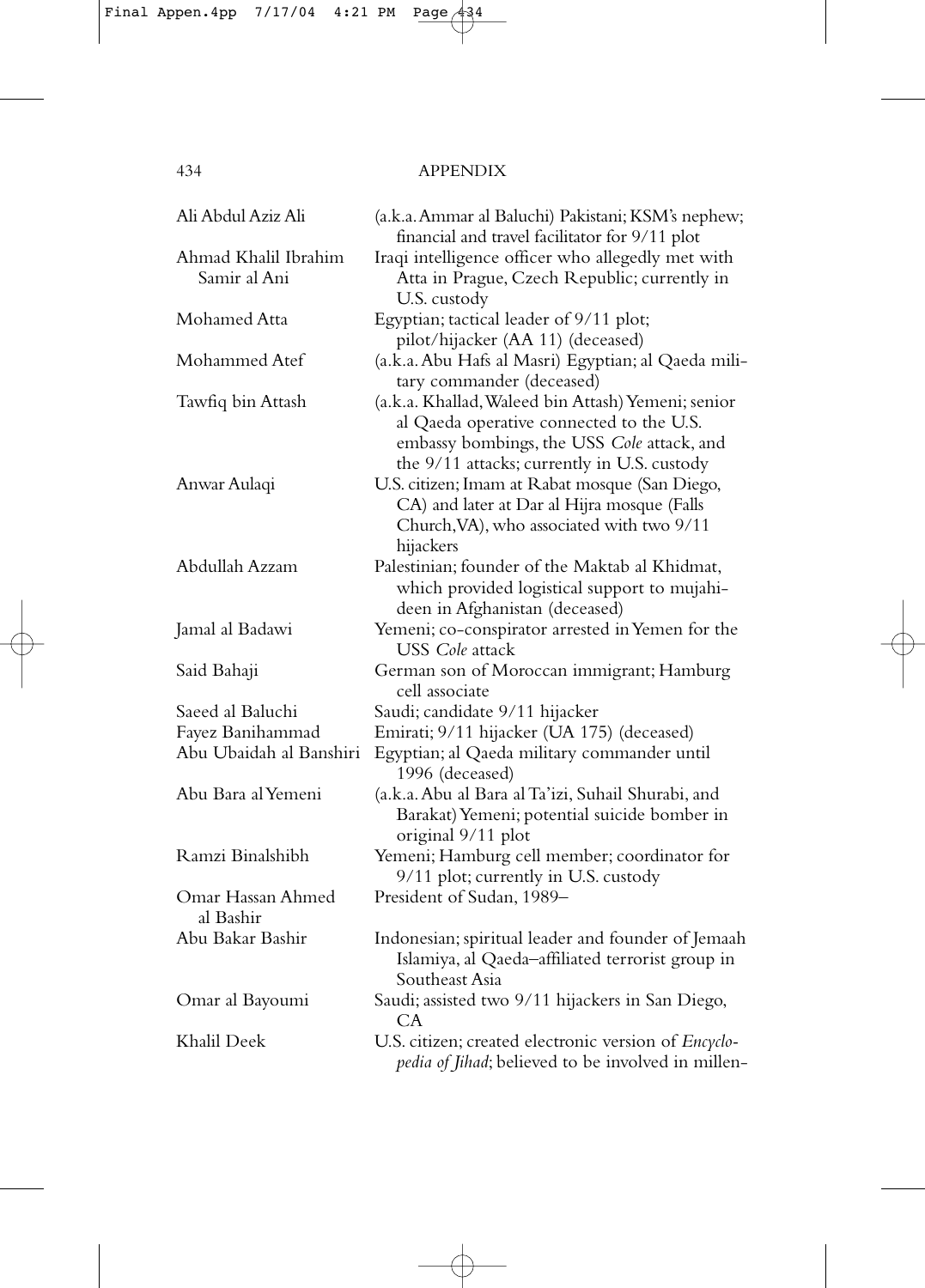nium plot to destroy tourist landmarks in Jordan Caysan Bin Don (a.k.a Isamu Dyson, a.k.a Clayton Morgan) U.S. citizen; met two 9/11 hijackers in Los Angeles and San Diego, CA Zakariya Essabar Moroccan; Hamburg cell associate Jamal Ahmed Mohamed Sudanese; al Qaeda member who defected to the al Fadl United States in 1996 Ahmed al Ghamdi Saudi; 9/11 hijacker (UA 175) (deceased) Ali Abd al Rahman al (a.k.a.Abu Bakr al Azdi) Saudi; candidate 9/11 Faqasi al Ghamdi hijacker; currently in U.S. custody Hamza al Ghamdi Saudi; 9/11 hijacker (UA 175) (deceased) Saeed al Ghamdi Saudi; 9/11 hijacker (UA 93) (deceased)<br>Saeed ("Jihad") al Saudi; candidate 9/11 hijacker Saudi; candidate 9/11 hijacker Ghamdi Hassan Ghul Pakistani; al Qaeda facilitator; currently in U.S. custody Abu Hafs al Masri *see* Mohammed Atef Abu Hafs al Mauritani Mauritanian; senior al Qaeda theologian Wadi al Hage U.S. citizen; al Qaeda operative; Bin Ladin's personal assistant; convicted in embassy bombings trial Mushabib al Hamlan Saudi; candidate 9/11 hijacker Hani Hanjour Saudi; 9/11 pilot/hijacker (AA 77) (deceased) Mustafa al Hawsawi Saudi; al Qaeda media committee member; financial and travel facilitator for 9/11 plot Nawaf al Hazmi Saudi; 9/11 hijacker (AA 77) (deceased) Salem al Hazmi Saudi; 9/11 hijacker (AA 77) (deceased) Ahmad al Haznawi Saudi; 9/11 hijacker (UA 93) (deceased) Gulbuddin Hekmatyar Afghani; founder and leader of the Hizb-e-Islami, a Taliban opposition group; Prime Minister of Afghanistan, 1993–1994; 1996 Saddam Hussein President of Iraq, 1979-2003 Zein al Abideen (a.k.a. Abu Zubaydah) Palestinian; al Qaeda asso Mohamed Hussein ciate; currently in U.S. custody Abu Hajer al Iraqi *see* Mamdouh Mahmud Salim Riduan Isamuddin (a.k.a. Hambali) Indonesian; operational leader of Jemaah Islamiya; currently in U.S. custody Ziad Jarrah Lebanese; 9/11 pilot/hijacker (UA 93) (deceased) Abderraouf Jdey (a.k.a. Faruq al Tunisi) Tunisian/Canadian; candidate 9/11 hijacker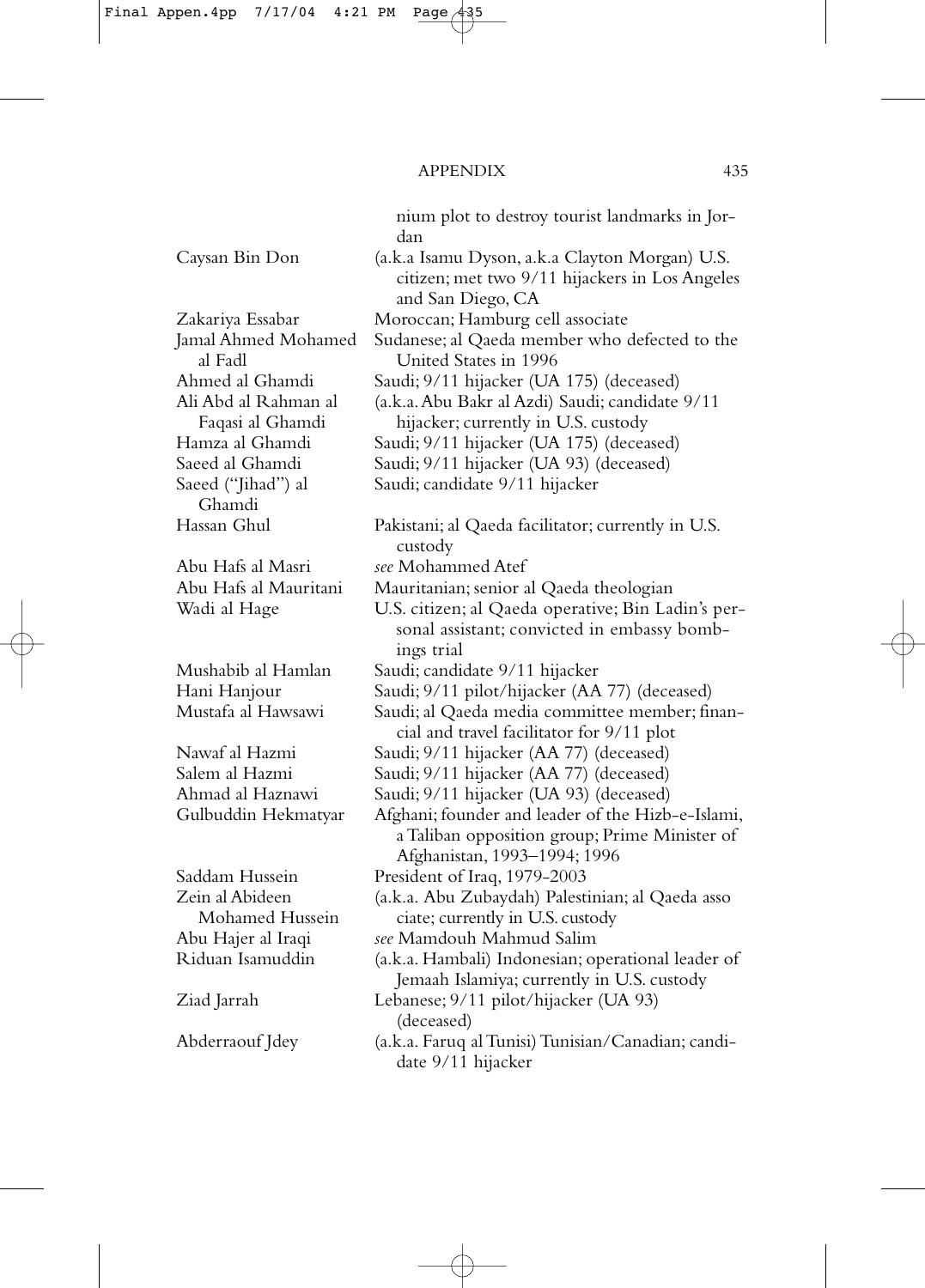| Mohamed al Kahtani        | Saudi; candidate 9/11 hijacker; currently in U.S.<br>custody                                                                                   |
|---------------------------|------------------------------------------------------------------------------------------------------------------------------------------------|
| Mir Amal Kansi            | Pakistani; extremist who killed two CIA em-<br>ployees at CIA headquarters in Virginia in<br>1993 (executed)                                   |
| Hamid Karzai              | Interim Leader and later President of Afghanistan,<br>Dec. 2001–                                                                               |
| Younis Khalis             | Afghani; leader of Hizb-e-Islami; hosted UBL<br>upon his return to Afghanistan in 1996                                                         |
| Khallad                   | see Tawfiq bin Attash                                                                                                                          |
| Wali Khan Amin Shah       | (a.k.a. Osama Asmurai) Turkmen; early associate of<br>Usama Bin Ladin; convicted in Manila air<br>(Bojinka) plot                               |
| Ibn al Khattab            | Saudi; mujahid leader in Chechnya                                                                                                              |
| L'Houssaine Kherchtou     | (a.k.a. Joe the Moroccan, Abu Talal) Moroccan;<br>former al Qaeda member who broke with<br>Bin Ladin and became a U.S. government<br>informant |
| Usama Bin Ladin           | (UBL) Saudi; head of al Qaeda                                                                                                                  |
| Ibn al Shaykh al Libi     | Libyan; head of jihadist training camp in Afghan-<br>istan                                                                                     |
| Ahmed al Nami             | Saudi; 9/11 hijacker (UA 93) (deceased)                                                                                                        |
| Sheikh Saeed al Masri     | Egyptian; head of al Qaeda finance committee                                                                                                   |
| Ahmed Shah Massoud        | Leader of Afghanistan's Northern Alliance, a Tal-<br>iban opposition group (assassinated Sept. 9,<br>2001)                                     |
| Khalid al Mihdhar         | Saudi; 9/11 hijacker (AA 77) (deceased)                                                                                                        |
| Khalid Sheikh<br>Mohammed | (KSM) (a.k.a. Mukhtar) Pakistani; mastermind of<br>9/11 attacks; currently in U.S. custody                                                     |
| Majed Moqed               | Saudi; 9/11 hijacker (AA 77) (deceased)                                                                                                        |
| Mounir el Motassadeq      | Moroccan; Hamburg cell associate                                                                                                               |
| Zacarias Moussaoui        | French; arrested in the U.S. in connection with<br>the 9/11 attacks                                                                            |
| Hosni Mubarak             | President of Egypt, 1981-                                                                                                                      |
| Pervez Musharraf          | Leader of Pakistan, 1999-                                                                                                                      |
| Abdelghani Mzoudi         | Moroccan; Hamburg cell associate                                                                                                               |
| Qutaybah al Najdi         | Saudi; candidate 9/11 hijacker                                                                                                                 |
| Abd al Rahim al Nashiri   | (a.k.a. Mullah Bilal) Saudi; mastermind of USS<br>Cole attack; currently in U.S. custody                                                       |
| Mullah Mohammed<br>Omar   | Leader of Afghanistan's Taliban, which ruled most<br>of the country from 1996 to 2001                                                          |
| Abdul Aziz al Omari       | Saudi; 9/11 hijacker (AA 11) (deceased)                                                                                                        |
| Muammar Qadhafi           | Leader of Libya, 1970-                                                                                                                         |
|                           |                                                                                                                                                |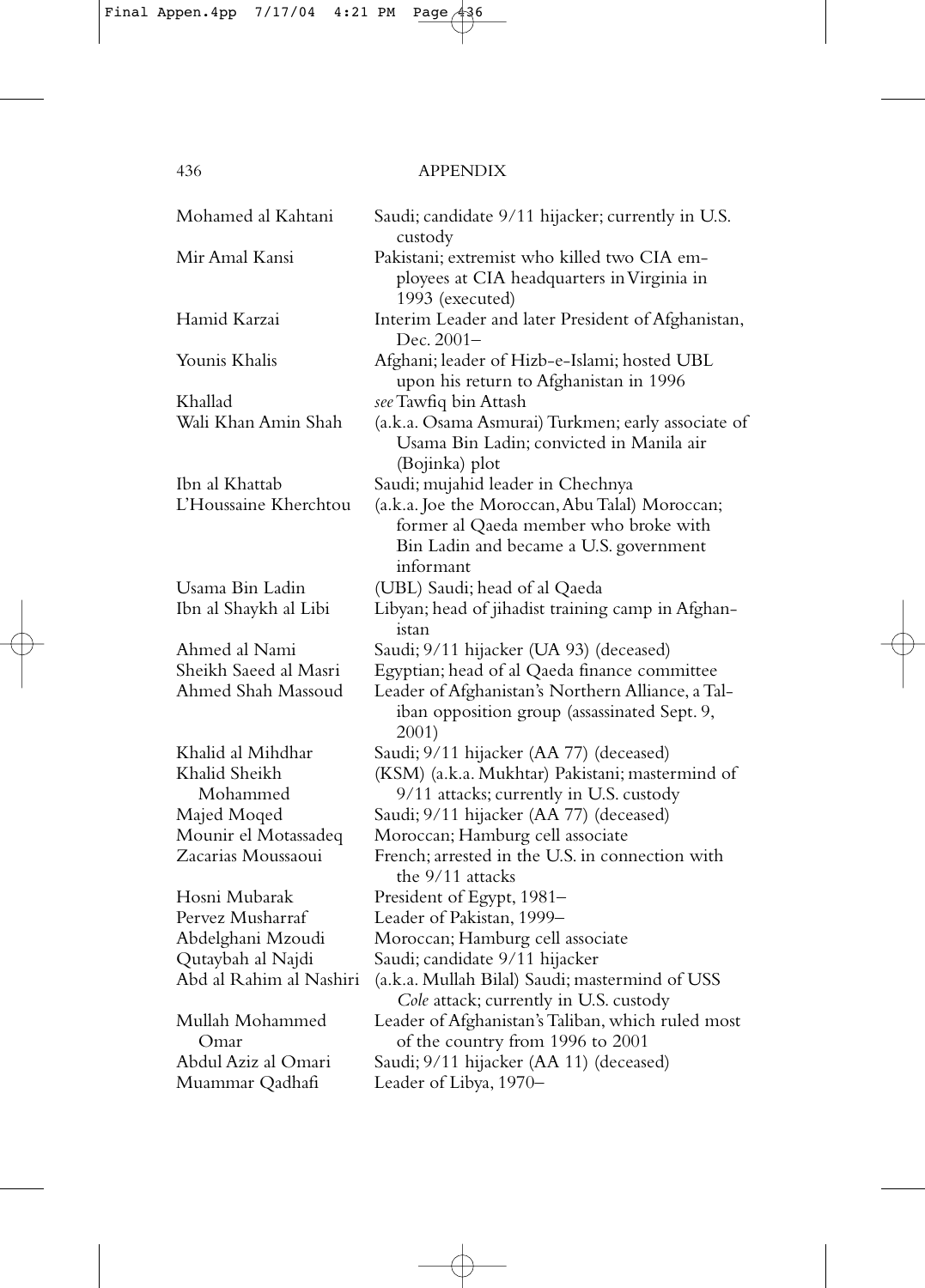| Fahd al Quso                   | Yemeni; al Qaeda co-conspirator arrested in<br>Yemen for the USS Cole attack                                                                                  |
|--------------------------------|---------------------------------------------------------------------------------------------------------------------------------------------------------------|
| Sayyid Qutb                    | Egyptian writer; member of Muslim Brotherhood                                                                                                                 |
| Eyad al Rababah                | (deceased)<br>Jordanian; Virginia resident who helped Hazmi                                                                                                   |
| Abd al Rahim Ghulum<br>Rabbani | and Hanjour<br>(a.k.a. Abu Rahmah) Saudi; al Qaeda member<br>who worked closely with KSM in Karachi and<br>assisted many of the 9/11 hijackers                |
| Sheikh Omar Abdel<br>Rahman    | (a.k.a. the Blind Sheikh) Egyptian cleric;<br>convicted for crimes related to 1993 World<br>Trade Center bombing and 1995 plots against<br>other NY landmarks |
| Saud al Rashid<br>Ahmed Ressam | Saudi; candidate 9/11 hijacker<br>(a.k.a. Benni Antoine Noris) Algerian; convicted<br>in millennium plot to bomb Los Angeles Inter-<br>national Airport       |
| Mamdouh Mahmud<br>Salim        | (a.k.a. Abu Hajer al Iraqi) Iraqi; chief procurement<br>officer for al Qaeda in Sudan; arrested in con-<br>nection with 1998 embassy bombings                 |
| Yazeed al Salmi                | Saudi; briefly a housemate of a 9/11 hijacker in<br>San Diego                                                                                                 |
| Abdul Rasul Sayyaf             | Afghani; head of the Hizbul-Ittihad El-Islami, and<br>KSM's mentor                                                                                            |
| Aysel Senguen<br>Nawaz Sharif  | German; fiancée of 9/11 hijacker Jarrah<br>Pakistani Prime Minister, 1990-1993,                                                                               |
|                                | 1997-1999                                                                                                                                                     |
| Marwan al Shehhi               | Emirati; 9/11 pilot/hijacker (UA 175)<br>(deceased)                                                                                                           |
| Mohand al Shehri               | Saudi; 9/11 hijacker (UA 175) (deceased)                                                                                                                      |
| Wail al Shehri                 | Saudi; 9/11 hijacker (AA 11) (deceased)                                                                                                                       |
| Waleed al Shehri               | Saudi; 9/11 hijacker (AA 11) (deceased)                                                                                                                       |
| Mohamedou Ould Slahi           | (a.k.a. Abu Musab) Mauritanian; recruited 9/11<br>hijackers in Germany                                                                                        |
| Yazid Sufaat                   | Malaysian; member of Jemaah Islamiya                                                                                                                          |
| Satam al Suqami                | Saudi; 9/11 hijacker (AA 11) (deceased)                                                                                                                       |
| Madani al Tayyib               | Saudi; former head of al Qaeda finance committee                                                                                                              |
| Zuhair al Thubaiti             | Saudi; candidate 9/11 hijacker                                                                                                                                |
| Fahad al Thumairy              | Saudi; Imam of King Fahd mosque in Los Ange-<br>les; accredited diplomat at Saudi Consulate in<br>Los Angeles                                                 |
| Hassan al Turabi               | Sudan's longtime hard-line ideological leader and<br>Speaker of the country's National Assembly                                                               |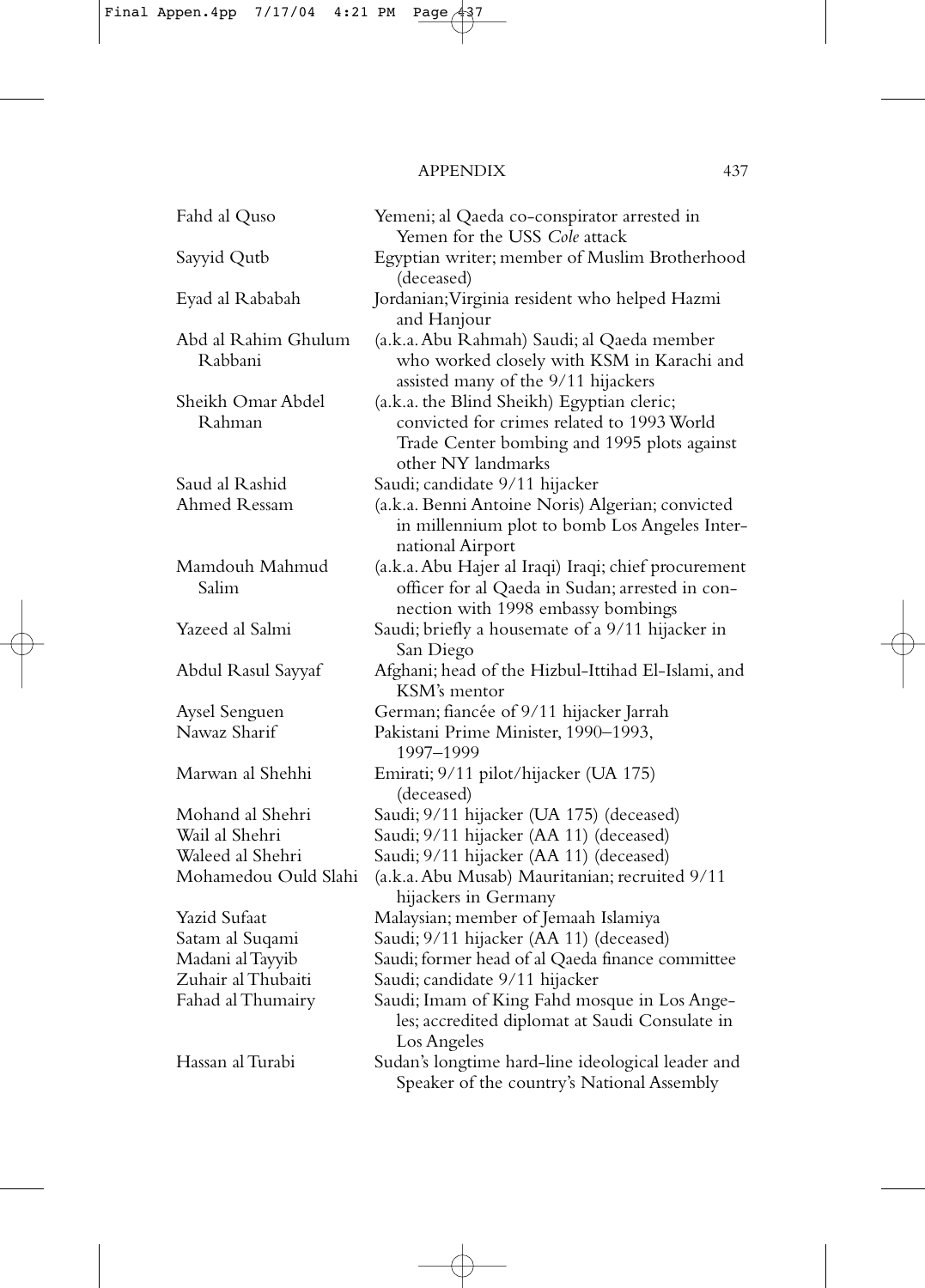| Prince Turki bin Faisal<br>Ramzi Yousef | during the 1990s<br>Saudi intelligence chief prior to 9/11<br>(a.k.a. Abdul Basit) Pakistani; convicted master-<br>mind of and co-conspirator in 1993 WTC<br>bombing and Manila air (Bojinka) plots |
|-----------------------------------------|-----------------------------------------------------------------------------------------------------------------------------------------------------------------------------------------------------|
| Khalid Saeed Ahmad                      | Saudi; candidate 9/11 hijacker                                                                                                                                                                      |
| al Zahrani                              |                                                                                                                                                                                                     |
| Mohammed Haydar                         | German citizen from Syria; jihadist; possible                                                                                                                                                       |
| Zammar                                  | recruiter of Hamburg cell members                                                                                                                                                                   |
| Ayman al Zawahiri                       | Egyptian; UBL's deputy and leader of Egyptian                                                                                                                                                       |
|                                         | Islamic Jihad terrorist group                                                                                                                                                                       |
| Hamdan Bin Zayid                        | Emirati; Minister of State for Foreign Affairs of                                                                                                                                                   |
|                                         | the United Arab Emirates                                                                                                                                                                            |
| Abu Zubaydah                            | see Zein al Abideen Mohamed Hussein                                                                                                                                                                 |
|                                         |                                                                                                                                                                                                     |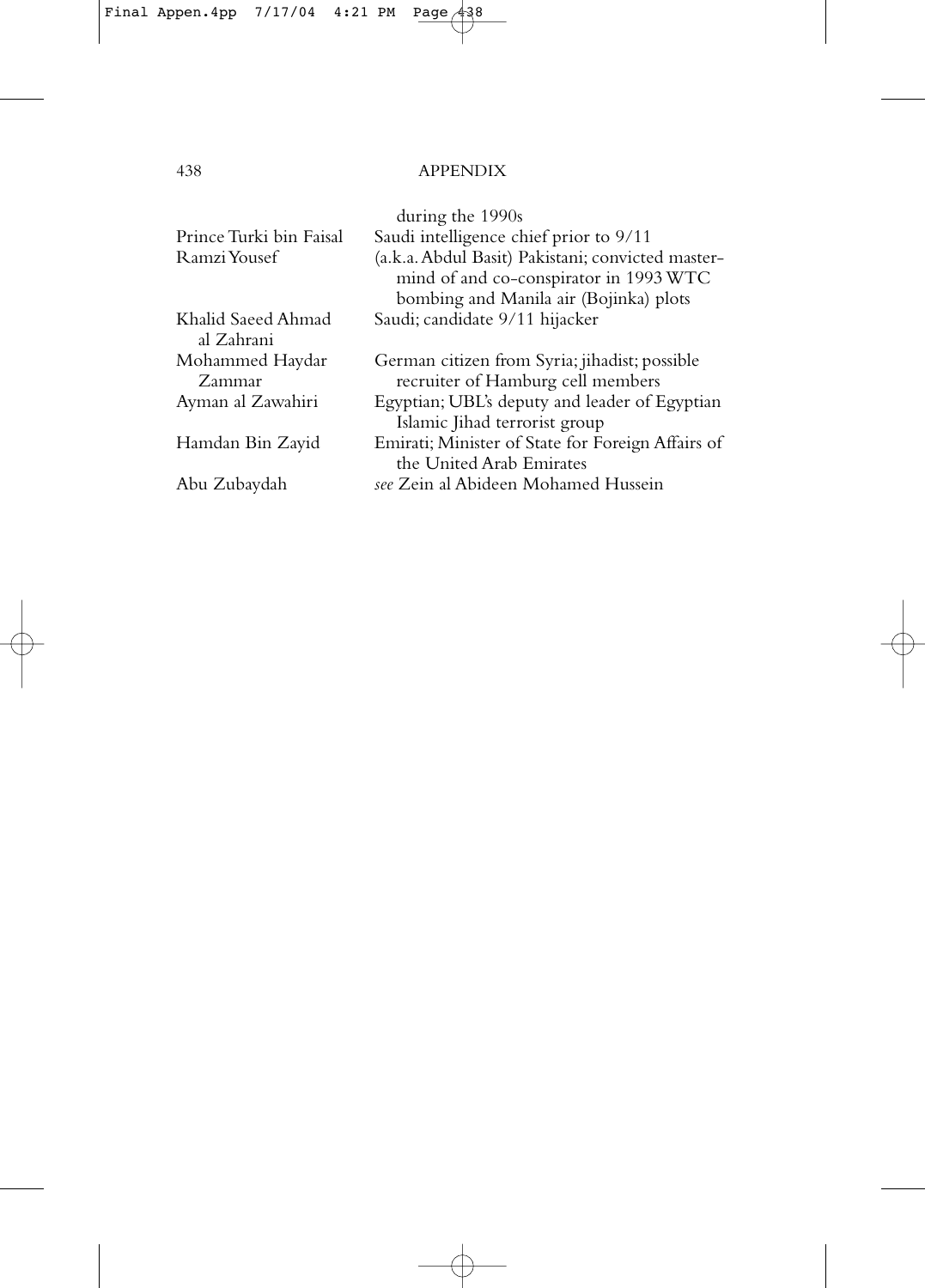# APPENDIX C

# COMMISSION HEARINGS

The Commission held 12 public hearings during the course of its investigation, convening for a total of 19 days and receiving testimony from 160 witnesses. The following is a list of hearings and witnesses in order of their appearance. All witnesses appearing during the 2004 calendar year testified under oath.

# **FIRST PUBLIC HEARING**

#### *Alexander Hamilton Customs House, New York, N.Y. March 31–April 1, 2003*

The Honorable George Pataki, Governor, State of New York The Honorable Michael R. Bloomberg, Mayor, City of New York

# **The Experience of the Attack**

Harry Waizer, survivor, Cantor Fitzgerald, LP David Lim, Police Department, Port Authority of New York and New Jersey Lee Ielpi, Fire Department of New York (retired) Lieutenant Colonel Brian Birdwell, United States Army Craig Sincock, United States Army (retired)

# **Representatives of the Victims**

Stephen Push, Families of September 11 Mary Fetchet,Voices of September 11 Mindy Kleinberg, September 11 Advocates Allison Vadhan, Families of Flight 93

# **The Attackers, Intelligence, and Counterterrorism Policy**

Daniel Byman, Georgetown University Abraham D. Sofaer, Hoover Institution Brian Jenkins, RAND Corporation Magnus Ranstorp, University of St.Andrews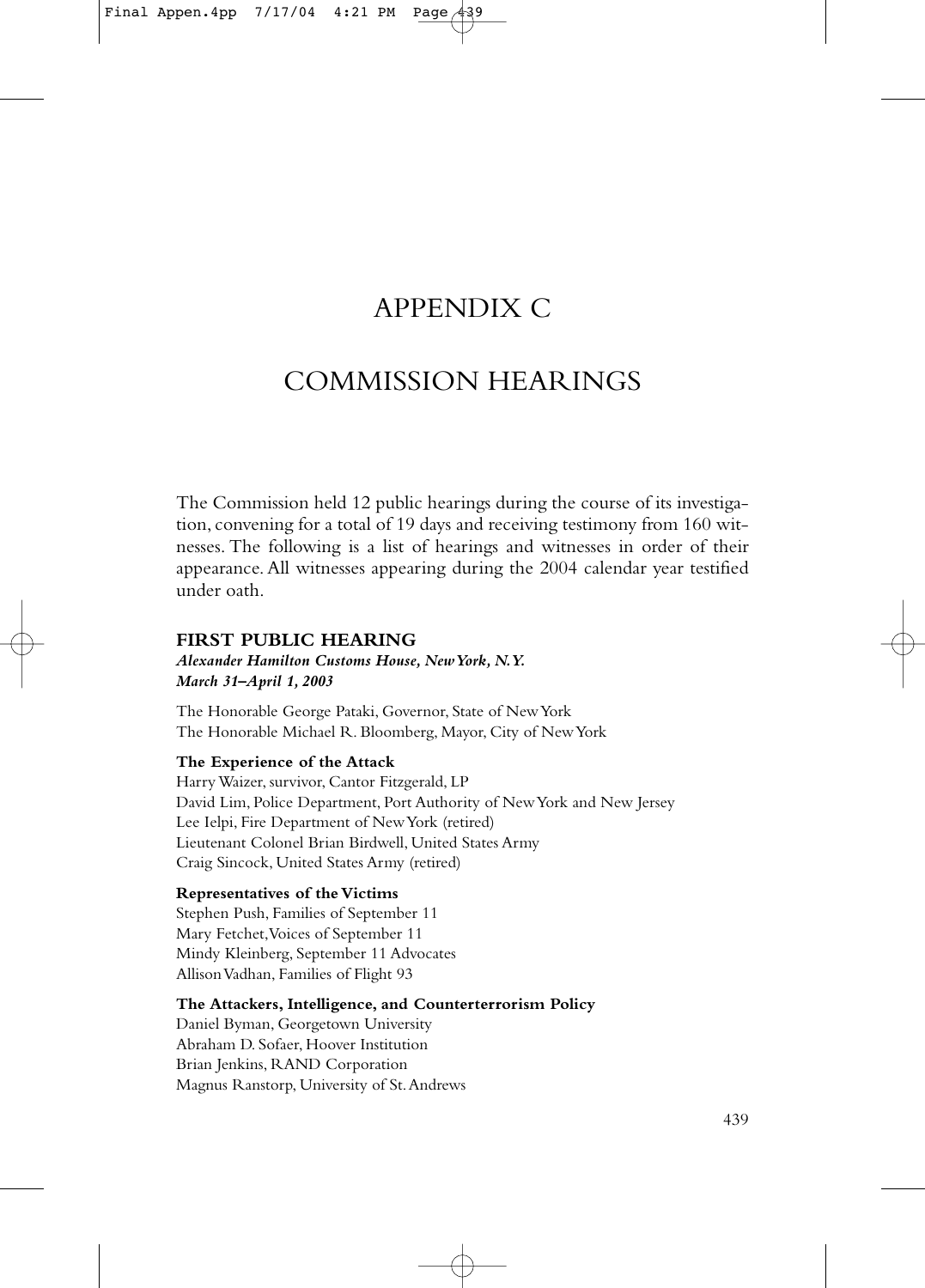# **Borders, Money, and Transportation Security**

Glenn Fine, Inspector General, U.S. Department of Justice Lee Wolosky, Boies, Schiller & Flexner LLP Gerald Dillingham, Director, Civil Aviation Issues, General Accounting Office

#### **Law Enforcement, Domestic Intelligence, and Homeland Security**

Michael Wermuth, RAND Corporation Steven Brill,Author, *After: How America Confronted the September 12 Era* Zoë Baird, Markle Foundation Randy Larsen,ANSER Institute for Homeland Security

# **Immediate Response to the Attacks**

Shawn Kelley,Assistant Chief,Arlington County Fire Department William Baker,American Society of Civil Engineers Ken Holden, Commissioner, New York City Department of Design and Construction

# **SECOND PUBLIC HEARING**

*Congress and Civil Aviation Security Hart Senate Office Building,Washington, D.C. May 22–23, 2003*

# **Congressional Oversight**

Representative Nancy Pelosi (D-Calif.) Senator John McCain (R-Az.) Senator Joseph Lieberman (D-Conn.)

# **Intelligence Oversight and the Joint Inquiry**

Senator Bob Graham (D-Fla.) Senator Richard Shelby (R-Ala.) Representative Porter Goss (R-Fla.) Representative Jane Harman (D-Calif.)

# **Affected Constituencies**

Senator Charles Schumer (D-N.Y.) Senator Hillary Rodham Clinton (D-N.Y.) Senator Jon Corzine (D-N.J.) Senator Frank Lautenberg (D-N.J.) Representative Jerrold Nadler (D-N.Y.) Representative Christopher Shays (R-Conn.)

# **State of the System: Civil Aviation Security on September 11**

Jane Garvey, former Administrator, Federal Aviation Administration Kenneth Mead, Inspector General, Department of Transportation James May,Air Transport Association of America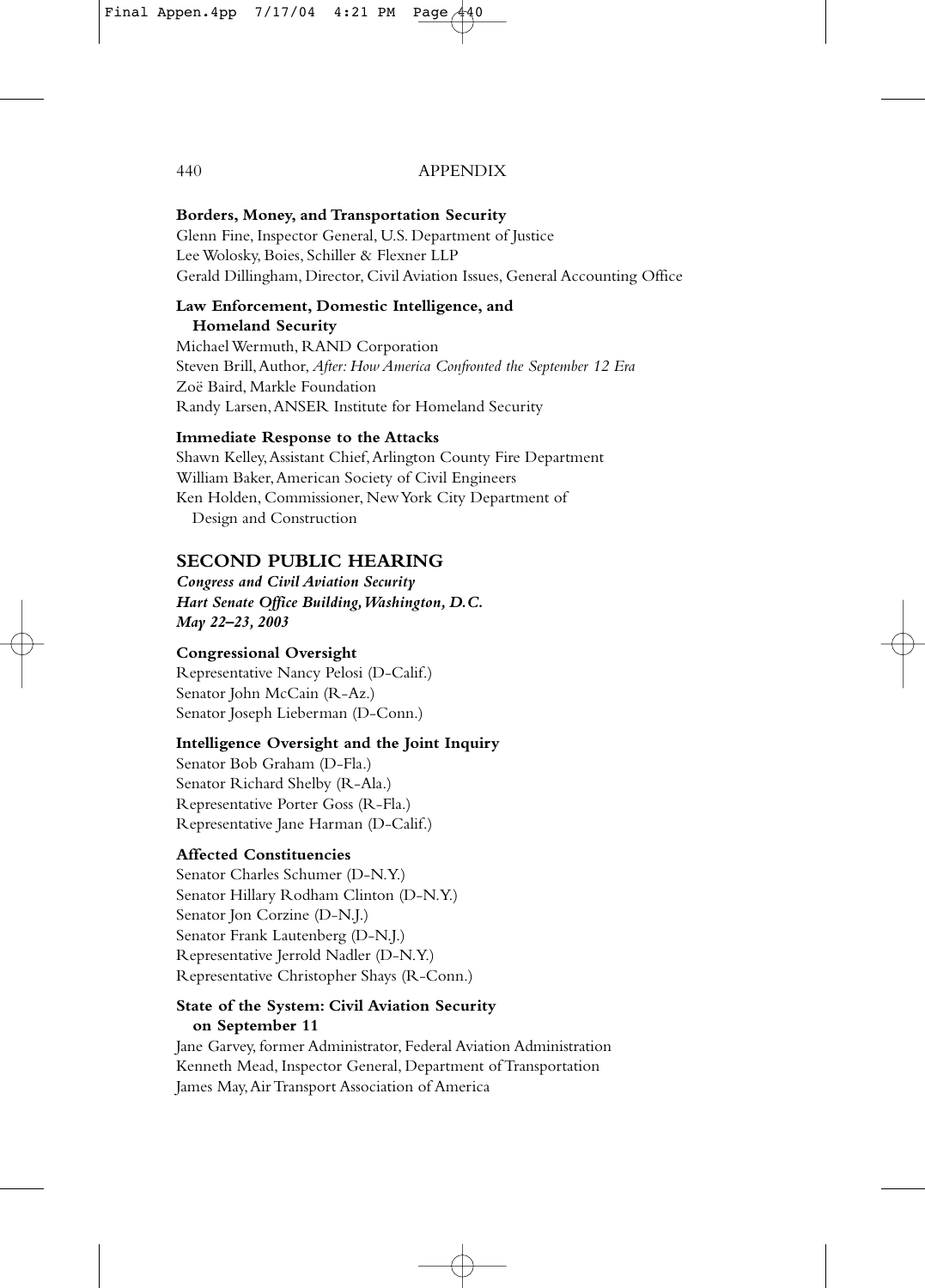Bogdan Dzakovic, Civil Aviation Security Inspector, Transportation Security Agency

#### **September 11, 2001:The Attacks and the Response**

The Honorable Norman Mineta, Secretary of Transportation Major General Craig McKinley, Commander, 1st Air Force and the Continental United States NORAD Region (CONR) Lieutenant General Mike Canavan (retired), former Associate Administrator for Civil Aviation Security, Federal Aviation Administrator

# **Reforming Civil Aviation Security: Next Steps**

Stephen McHale, Deputy Administrator,Transportation Security Agency Major General O.K. Steele (retired), former Associate Administrator for

Civil Aviation Security, Federal Aviation Administration Mary Schiavo, former Inspector General, Department of Transportation

# **THIRD PUBLIC HEARING**

*Terrorism, al Qaeda, and the Muslim World Russell Senate Office Building,Washington, D.C. July 9, 2003*

#### **Al Qaeda**

Rohan Gunaratna, Institute for Defence and Strategic Studies Mamoun Fandy, United States Institute of Peace Marc Sageman, University of Pennsylvania

### **States and Terrorism**

Laurie Mylroie,American Enterprise Institute Judith Yaphe, National Defense University Murhaf Jouejati, Middle East Institute and George Washington University Mark Gasiorowski, Louisiana State University

#### **The Challenge within the Muslim World**

Rachel Bronson, Council on Foreign Relations Steven Emerson,The Investigative Project Gilles Kepel, Institute of Political Studies, Paris Dennis Ross,Washington Institute for Near East Policy

#### **FOURTH PUBLIC HEARING**

*Intelligence and the War on Terrorism Russell Senate Office Building,Washington, D.C. October 14, 2003*

# **Leadership of U.S. Intelligence**

James R. Schlesinger, former Director of Central Intelligence and Secretary of Defense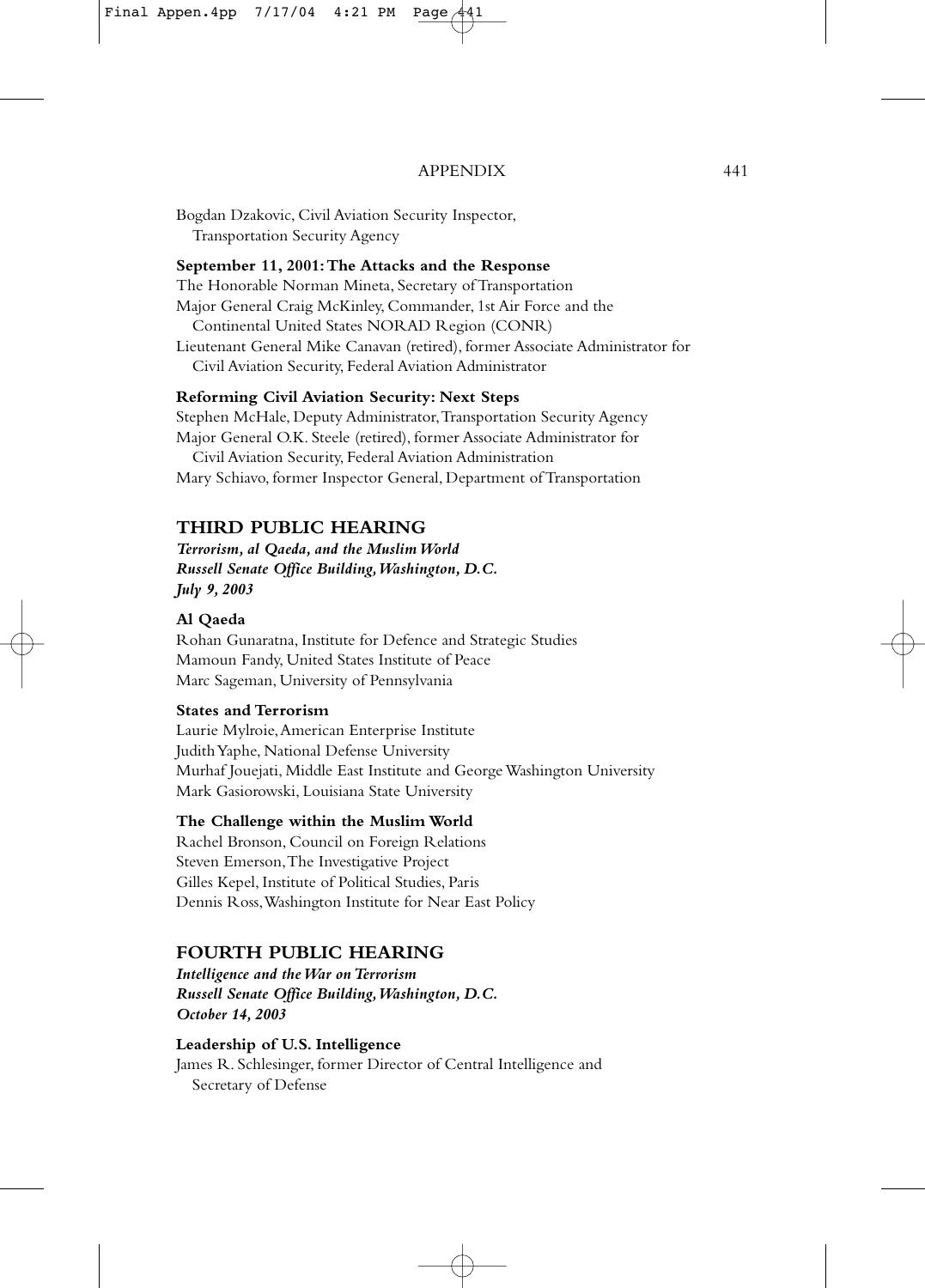John M. Deutch, former Director of Central Intelligence and Deputy Secretary of Defense

#### **Intelligence and National Security Policy**

James B. Steinberg,The Brookings Institution and former Deputy National Security Advisor

### **Warning of Transnational Threats**

Richard Kerr, former Deputy Director of Central Intelligence Mary O. McCarthy, former National Intelligence Officer for Warning, Central Intelligence Agency John Gannon, Staff Director, House Select Committee on Homeland Security

# **FIFTH PUBLIC HEARING**

*Private/Public Sector Partnerships for Emergency Preparedness Drew University, Madison, N.J. November 19, 2003*

**Highlights of New Jersey's Public/Private Sector Partnerships** The Honorable James E. McGreevey, Governor, State of New Jersey

#### **The Challenge of Private Sector Preparedness**

John Degnan,The Chubb Corporation

#### **Skyscraper Safety Issues from 9/11 Family Members**

Monica Gabrielle, Skyscraper Safety Campaign Sally Regenhard, Skyscraper Safety Campaign

#### **Public/Private Initiatives Since 9/11**

Michael F. Byrne, Director, Office of National Capital Region Coordination, Department of Homeland Security Dennis J. Reimer, Oklahoma National Memorial Institute for Prevention of Terrorism Richard A.Andrews, National Center for Crisis and Continuity Coordination

**Private Sector Experience on 9/11** William Y.Yun, Fiduciary Trust Company International

# **Standards for Emergency Management and Business Continuity** Glenn Corbett, John Jay College of Criminal Justice

Randall Yim, Director, National Preparedness Team, General Accounting Office

# **Future Strategies for Private Sector Preparedness**

William G. Raisch, Greater New York Safety Council Peter R. Orszag,The Brookings Institution James Haviaris, Rockefeller Group Development Corporation Thomas Susman, Ropes & Gray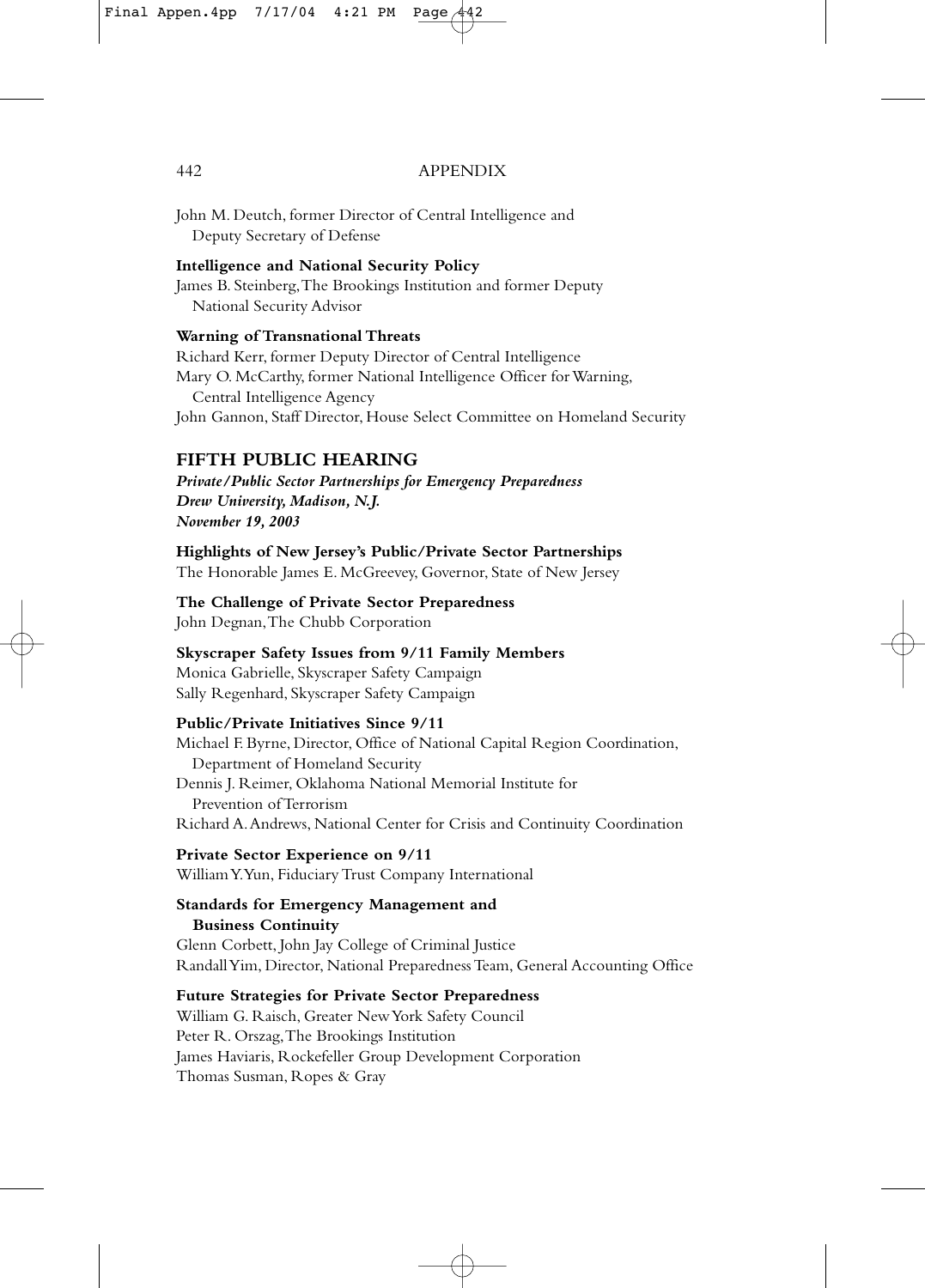# **SIXTH PUBLIC HEARING**

*Security and Liberty Russell Senate Office Building,Washington, D.C. December 8, 2003*

# **Intelligence Collection within the United States**

Larry D.Thompson, former Deputy Attorney General of the United States Philip B. Heymann, former Deputy Attorney General of the United States Stephen J. Schulhofer, New York University, School of Law

#### **Protecting Privacy, Preventing Terrorism**

Judith A. Miller, former General Counsel, Department of Defense Stewart A. Baker, former General Counsel, National Security Agency Marc Rotenberg, Electronic Privacy Information Center

# **Preventive Detention: Use of Immigration Laws and Enemy Combatant Designations to Combat Terrorism**

Jan Ting,Temple University Khaled Medhat Abou El Fadl, UCLA School of Law David Martin, University of Virginia School of Law and former General Counsel, Immigration and Naturalization Service, Department of Justice

#### **Government Organization and Domestic Intelligence**

The Honorable William P. Barr, former Attorney General of the United States John J. Hamre, former Deputy Secretary of Defense John MacGaffin, former Associate Deputy Director for Operations, Central Intelligence Agency

# **SEVENTH PUBLIC HEARING**

*Borders,Transportation, and Managing Risk Hart Senate Office Building,Washington, D.C. January 26–27, 2004*

#### **The Border Security System Prior to September 11**

Mary A. Ryan, former Assistant Secretary for Consular Affairs, Department of State Doris Meissner, former Commissioner, Immigration and Naturalization Service, Department of Justice

# **An Incident in Florida**

Jose E. Melendez-Perez, Inspector, Customs and Border Protection, Department of Homeland Security

#### **Visas and Watchlisting Today**

Maura Harty,Assistant Secretary for Consular Affairs, Department of State Russell E.Travers, Deputy Director, Information Sharing and Knowledge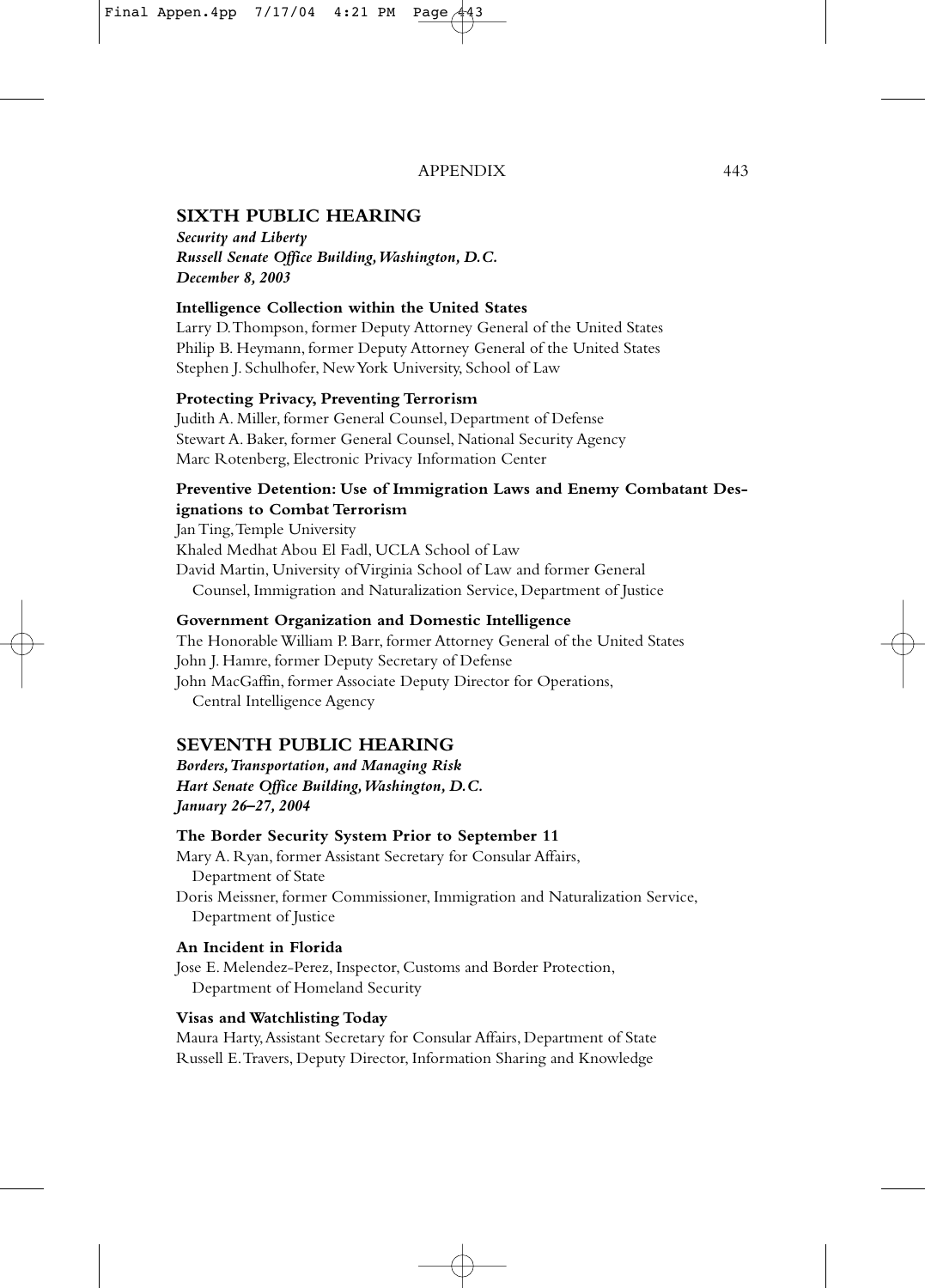Management Department,Terrorist Threat Integration Center, Central Intelligence Agency

Donna A. Bucella, Director,Terrorist Screening Center, Federal Bureau of Investigation

#### **The Response to September 11 on the Borders**

- James Ziglar, former Commissioner, Immigration and Naturalization Service, Department of Justice
- Robert C. Bonner, Commissioner, Customs and Border Protection, Department of Homeland Security
- Peter F.Verga, Principal Deputy Assistant Secretary for Homeland Defense, Department of Defense

#### **Aviation Security on 9/11:The Regulators**

Jane F. Garvey, former Administrator, Federal Aviation Administration Cathal L."Irish" Flynn, former Associate Administrator of Civil Aviation Security, Federal Aviation Administration Claudio Manno,Assistant Administrator for Intelligence,Transportation Security Administration

#### **Aviation Security on 9/11:The Airlines**

Edmond L. Soliday, former Vice President of Safety, Quality Assurance, and Security, United Airlines Andrew P. Studdert, former Chief Operating Officer, United Airlines Gerard J.Arpey, Chief Executive Officer,American Airlines Timothy J.Ahern,Vice President–DFW Hub, and former Vice President of Safety, Security, and Environmental,American Airlines

#### **Acts of Courage in the Sky**

Nydia Gonzalez, Manager, Southeast Reservations Center,American Airlines

#### **Risk Management after September 11**

James M. Loy, Deputy Secretary, Department of Homeland Security

# **EIGHTH PUBLIC HEARING**

*Counterterrorism Policy Hart Senate Office Building,Washington, D.C. March 23–24, 2004*

#### **Diplomacy**

The Honorable Madeleine K.Albright, former Secretary of State The Honorable Colin L. Powell, Secretary of State

# **The Military**

The Honorable William S. Cohen, former Secretary of Defense The Honorable Donald H. Rumsfeld, Secretary of Defense

#### **Intelligence Policy**

The Honorable George J.Tenet, Director of Central Intelligence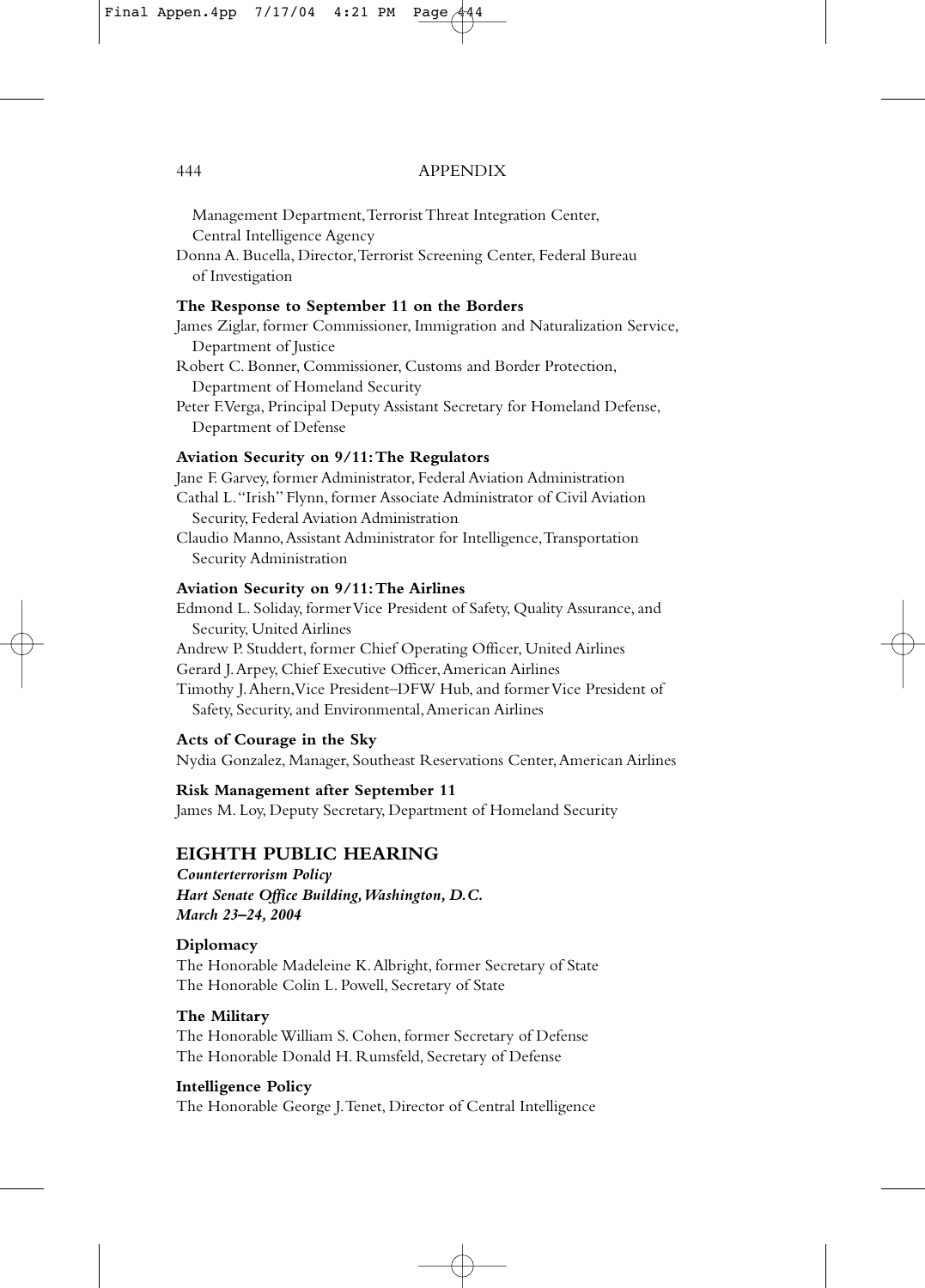#### **National Policy Coordination**

The Honorable Samuel R. Berger, former Assistant to the President for National Security Affairs Richard A. Clarke, former National Coordinator for Counterterrorism, National Security Council Richard L.Armitage, Deputy Secretary of State

# **NINTH PUBLIC HEARING**

*Hart Senate Office Building,Washington, D.C. April 8, 2004*

The Honorable Condoleezza Rice,Assistant to the President for National Security Affairs

# **TENTH PUBLIC HEARING**

*Law Enforcement and Intelligence Hart Senate Office Building,Washington, D.C. April 13–14, 2004*

#### **Law Enforcement, Counterterrorism, and Intelligence Collection in the United States Prior to 9/11**

The Honorable Louis J. Freeh, former Director, Federal Bureau of Investigation The Honorable Janet Reno, former Attorney General of the United States

#### **Threats and Responses in 2001**

Thomas J. Pickard, former Acting Director, Federal Bureau of Investigation Ambassador J. Cofer Black, former Director, Counterterrorism Center, Central Intelligence Agency The Honorable John Ashcroft,Attorney General of the United States

#### **The Performance of the Intelligence Community**

The Honorable George J.Tenet, Director of Central Intelligence

#### **Preventing Future Attacks Inside the United States**

John O. Brennan, Director, Terrorist Threat Integration Center, Central Intelligence Agency Lieutenant General Patrick M. Hughes,Assistant Secretary for Information Analysis, Department of Homeland Security John S. Pistole, Executive Assistant Director for Counterterrorism and Counterintelligence, Federal Bureau of Investigation James L. Pavitt, Deputy Director of Operations, Central Intelligence Agency

#### **FBI Leadership and Initiatives Post-9/11**

The Honorable Robert S. Mueller III, Director, Federal Bureau of Investigation Maureen Baginski, Executive Assistant Director for Intelligence,

Federal Bureau of Investigation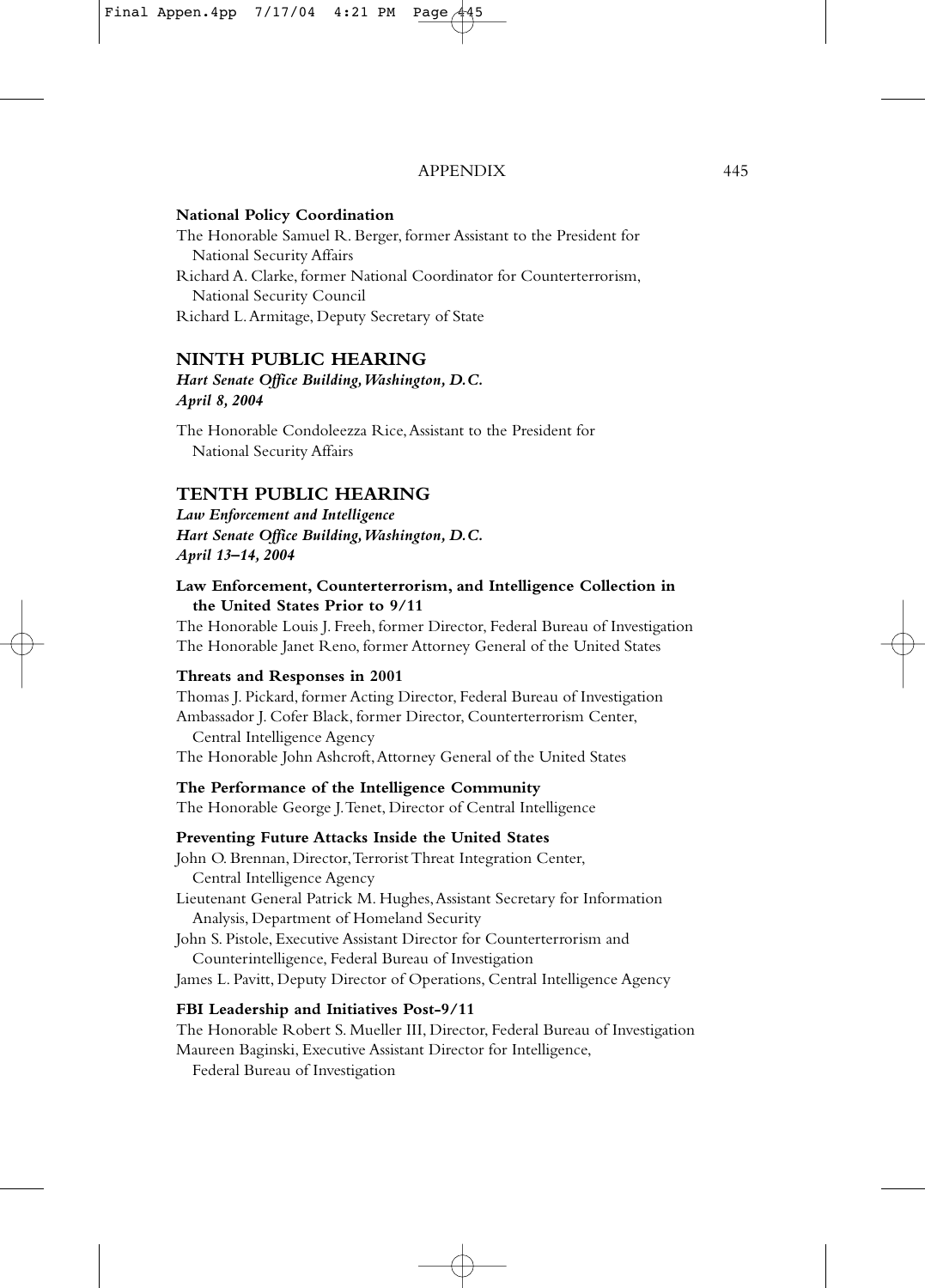# **ELEVENTH PUBLIC HEARING**

*Emergency Response New School University, New York, N.Y. May 18–19, 2004*

Alan Reiss, former Director,World Trade Center, Port Authority of New York and New Jersey Joseph Morris, former Chief, Port Authority of New York and New Jersey Police Department Bernard B. Kerik, former Commissioner, New York Police Department Thomas Von Essen, former Commissioner, Fire Department of New York Richard Sheirer, former Director, New York City Office of Emergency Management Raymond W. Kelly, Commissioner, New York Police Department Nicholas Scoppetta, Commissioner, Fire Department of New York Joseph F. Bruno, Director, New York City Office of Emergency Management The Honorable Rudolph W. Giuliani, former Mayor, City of New York Dennis Smith,Author, *Report from Ground Zero* Jerome M. Hauer, former Commissioner, New York City Office of Emergency Management Edward P. Plaugher, Chief,Arlington County Fire Department The Honorable Michael R. Bloomberg, Mayor, City of New York The Honorable Thomas J. Ridge, Secretary of Homeland Security

# **TWELFTH PUBLIC HEARING**

*The 9/11 Plot and National Crisis Management National Transportation Safety Board Conference Center, Washington, D.C. June 16–17, 2004*

#### **Al Qaeda**

Mary Deborah Doran, Special Agent, Federal Bureau of Investigation Patrick J. Fitzgerald, U.S.Attorney for the Northern District of Illinois CIA Officials

#### **Outline of the 9/11 Plot**

Jacqueline Maguire, Special Agent, Federal Bureau of Investigation James N. Fitzgerald, Special Agent, Federal Bureau of Investigation Adam B. Drucker, Supervisory Special Agent, Federal Bureau of Investigation CIA Officials

#### **Military Response on 9/11**

General Richard B. Myers, United States Air Force, Chairman, Joint Chiefs of Staff